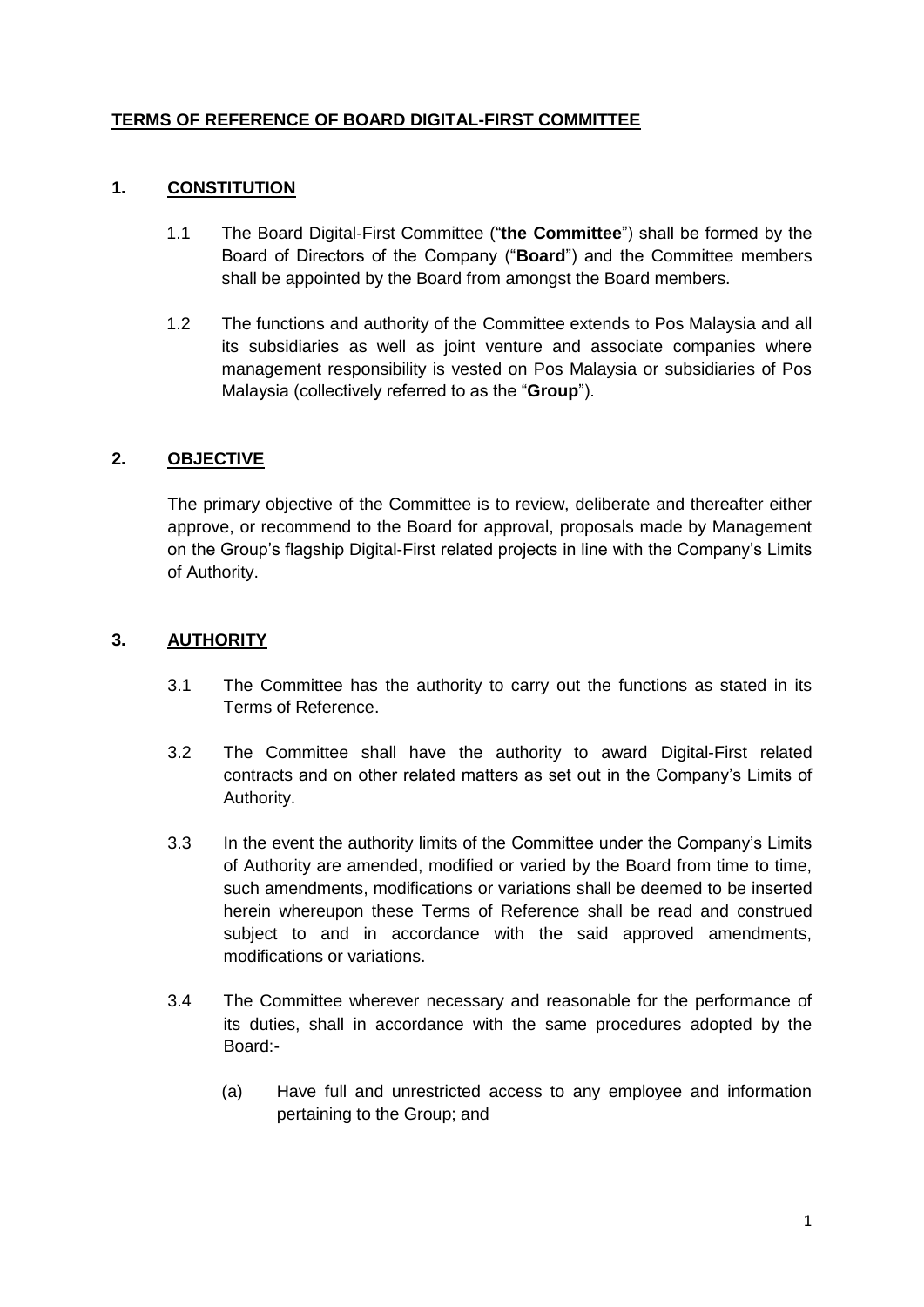(b) Be able to engage independent professional advisers/consultants and to secure attendance of outsiders with relevant experience and expertise if it considers this necessary.

#### **4. MEMBERSHIP**

4.1 The members of the Committee shall be appointed by the Board and consist of not less than three (3) Board members.

If the membership for any reason falls below two members, the Board shall, within three (3) months of that event, appoint such number of new members as may be required to fulfil the minimum requirement.

- 4.2 The appointment of a Committee member terminates when the member ceases to be a director, or as determined by the Board, or ceases to hold the relevant Management position.
- 4.3 The Committee shall be chaired by the Chairman of the Board.

## **5. FUNCTIONS AND DUTIES**

- 5.1 The Committee shall:-
	- (i) Approve proposals made by Management on the Group's flagship Digital-First related projects in line with the Company's Limits of Authority;
	- (ii) Review, deliberate and thereafter recommend to the Board for approval proposals made by Management on the Group's flagship Digital-First related projects in line with the Company's Limits of Authority;
	- (iii) Review and assess the business case of the Group's Digital-First related projects and their costing to ensure that proper decisions are made on the related investments and projects;
	- (iv) Review and assess the Group's Digital-First strategy to ensure its alignment with the Group's Corporate Strategy and direction;
	- (v) Review and approve Digital-First related policies or recommend such policies to the Board of Directors for approval, as appropriate;
	- (vi) Review on annual basis key emerging Digital-First trends that may affect the Group's strategic plans, including potential significant changes to those trends;
	- (vii) Review significant Digital-First issues affecting delivery of the Group's strategic projects and thereafter make the necessary recommendations to the Board on action plans to address and mitigate the same;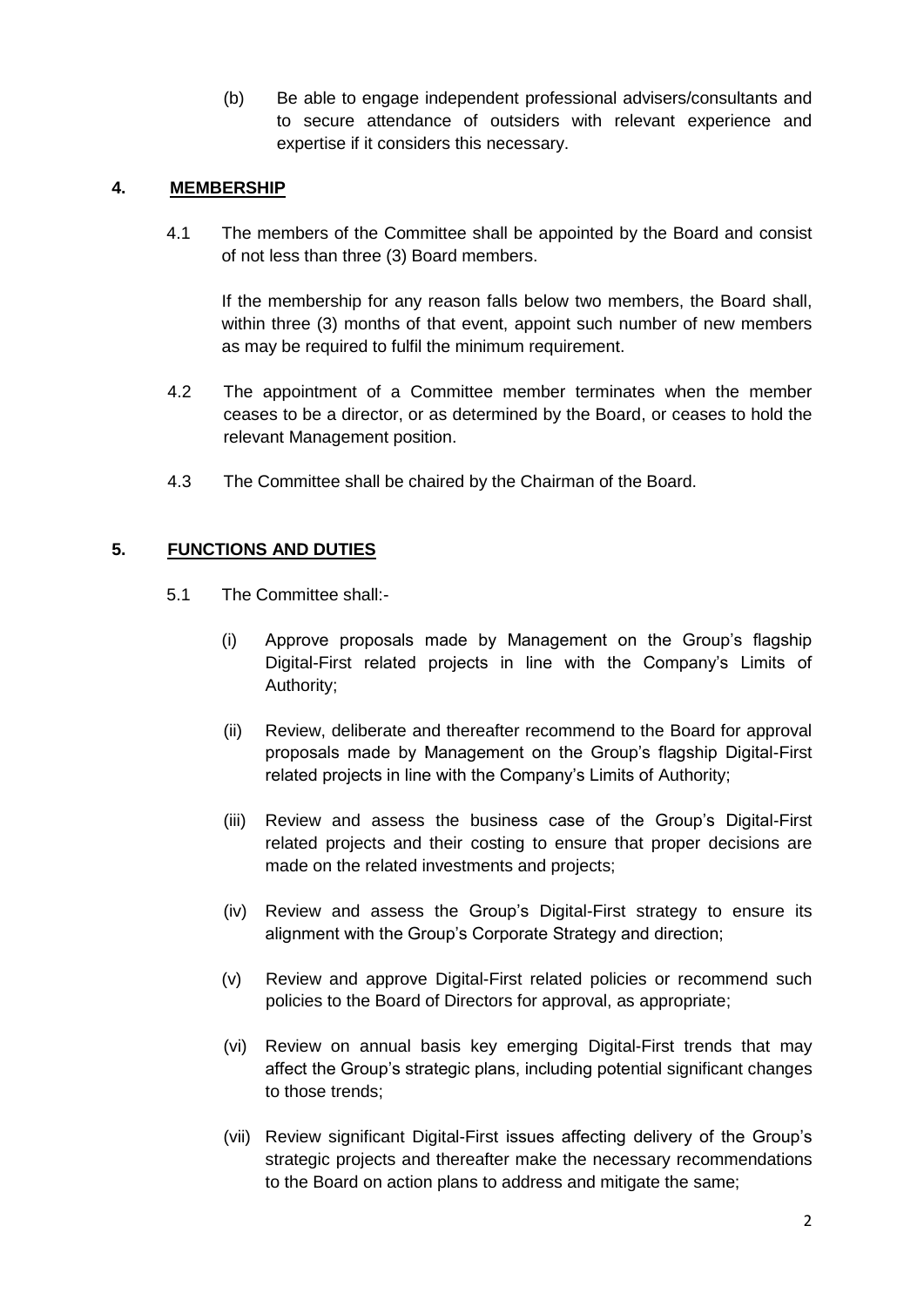- (viii) Receive reports from Management concerning the development and performance of the Group's Digital-First projects; and
- (vi) Review all Digital-First related risks and the necessary risk assessment and risk mitigation plans proposed by Management.

### **6. MEETINGS**

- 6.1 Meetings of the Committee shall be held as and when requested by any member of the Committee.
- 6.2 The quorum for a meeting of the Committee shall be two (2) members, present in person or by telephone or other telecommunication device that permits all persons participating in the meeting to speak and hear each other.
- 6.3 In the absence of the Chairman, the members present shall elect a Director from amongst the members present to be chairman of the meeting.
- 6.4 Group Chief Executive Officer (GCEO) and the Group Chief Digital Officer (GCDO) shall be the permanent invitees, or any other person as may be decided by the Committee.
- 6.5 Any matter to be voted upon shall be decided by a majority of the votes cast on the question. In the case of an equality of votes, the Chairman of the Committee shall have a casting vote.
- 6.6 The Committee may invite other Directors, members of Management, counsels and consultants as applicable to participate in Committee meetings, as and when necessary.
- 6.7 A Committee member shall excuse himself/herself from the meeting during discussions or deliberations of any matter which gives rise to a situation of an actual or perceived conflict of interest for the member. Where this causes insufficient Directors to make up a quorum, the Committee has the right to appoint another Director, which meets the membership criteria.
- 6.8 The Secretary of the Committee shall be the Company Secretary of the Company or any other person the Committee may decide.
- 6.9 The Committee meeting agendas shall be the responsibility of the Committee Chairman with input from the Committee members. The Chairman may also ask Management and others to participate in this process.
- 6.10 Unless a meeting is called on short notice, the agenda for each meeting shall be circulated at least five (5) calendar days before each meeting to the Committee members and all those who are required to attend the meeting.